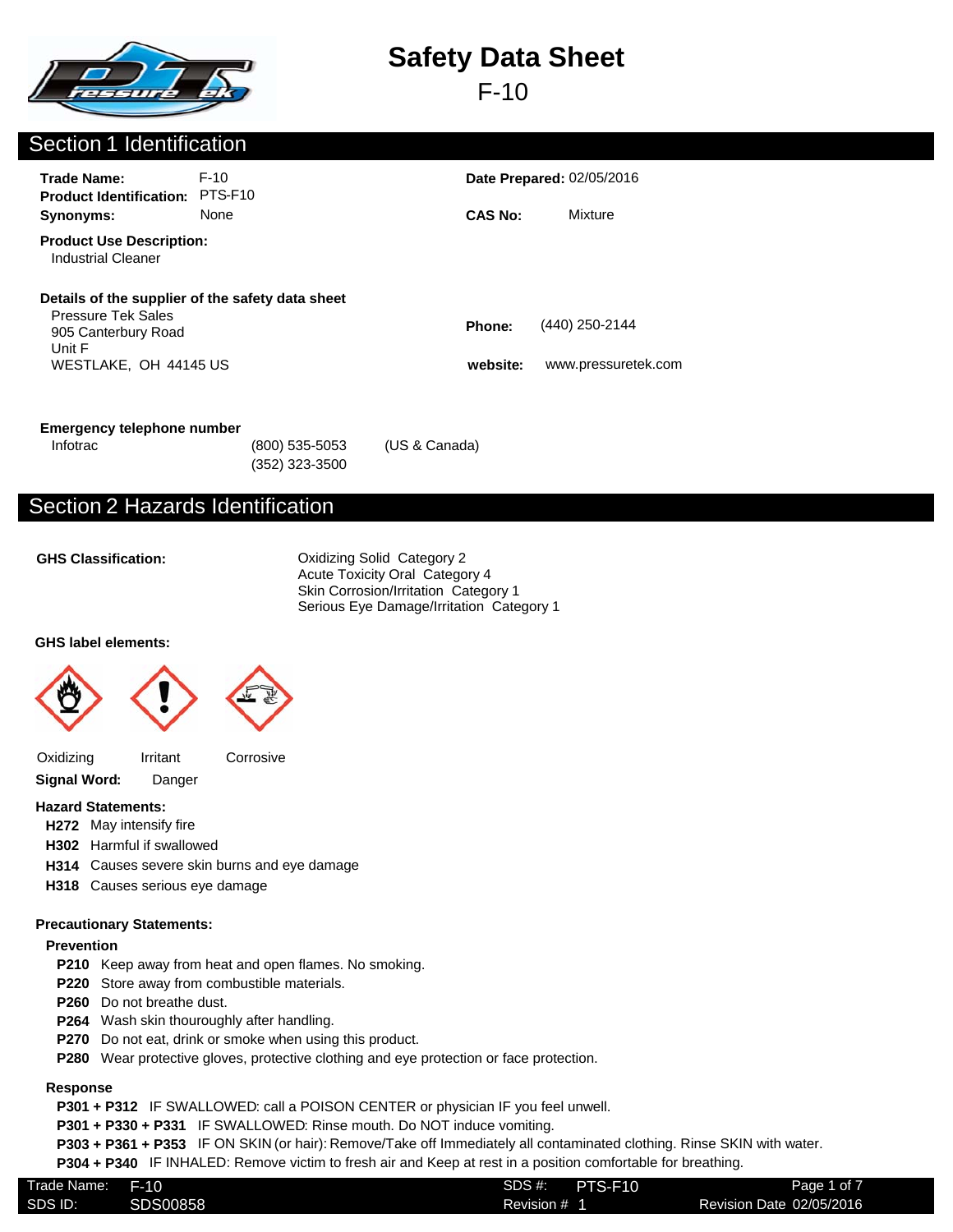

## F-10

**P305 + P351 + P338** IF IN EYES: Rinse cautiously with water for several minutes. Remove contact lenses, if present and easy to do. Continue rinsing.

**P310** Immediately call a POISON CENTER or physician.

**P363** Wash contaminated clothing before reuse.

### **Storage**

**P405** Store locked up.

#### **Disposal**

**P501** Dispose of contents/container to an approved waste disposal plant.

#### **Hazards Not Otherwise Classified (HNOC):**

None.

### **Additional Information:**

None.

### Section 3 Composition

| <b>Chemical Name</b> | Common name and synonyms | CAS#       | %         |
|----------------------|--------------------------|------------|-----------|
| sodium percarbonate  |                          | 15630-89-4 | 70 - 75   |
| trisodium phosphate  |                          | 7601-54-9  | $5 - 10$  |
| sodium carbonate     |                          | 497-19-8   | $15 - 20$ |

### Section 4 First Aid

#### **General:**

Move out of dangerous area. Perform first aid measures as indicated. Seek medical attention and show this safety data sheet to attending physician.

#### **Inhalation:**

Move to freah air and keep at rest in a position comfortable for breathing. If breathing difficulty occurs or persists seek medical attention. If not breathing give artificial respiration and seek immediate medical attention.

#### **Skin contact:**

Immediately flush exposed skin with water for at least 15 minutes while removing contaminated clothing and/or shoes.

Thoroughly wash with soap and water. Seek medical attention if irritation develops or persists.

#### **Eye contact:**

Immediately flush eyes with water for at least 15 minutes, lifting the upper and lower eyelids intermittently. Check for and remove any contact lenses if easy to do. Seek immediate medical attention.

#### **Ingestion:**

Rinse mouth with water. Do not induce vomiting. Seek medical attention if symptoms develop.

**Most important symptoms and effects both acute and delayed:**

No information available.

**Indication of any immediate medical attention and special treatment needed:**

No information available.

### Section 5 Fire Fighting Measures

### **Suitable Extinguishing Media:**

Use extinguishing media suitable for surrounding fire or source of fire. Use water spray to cool fire exposed containers.

### **Unsuitable Extinguishing Media:**

No information available.

#### **Specific hazards developing from the chemical:**

In fire conditions, oxidizer portion of material may intensify fire. Combustion may produce oxides of nitrogen and other unidentified chemical compounds.

### **Precautions for firefighters:**

| Trade Name: | F-10     | SDS #:<br>PTS-F10 | Page 2 of 7              |
|-------------|----------|-------------------|--------------------------|
| SDS ID:     | SDS00858 | Revision # 1      | Revision Date 02/05/2016 |
|             |          |                   |                          |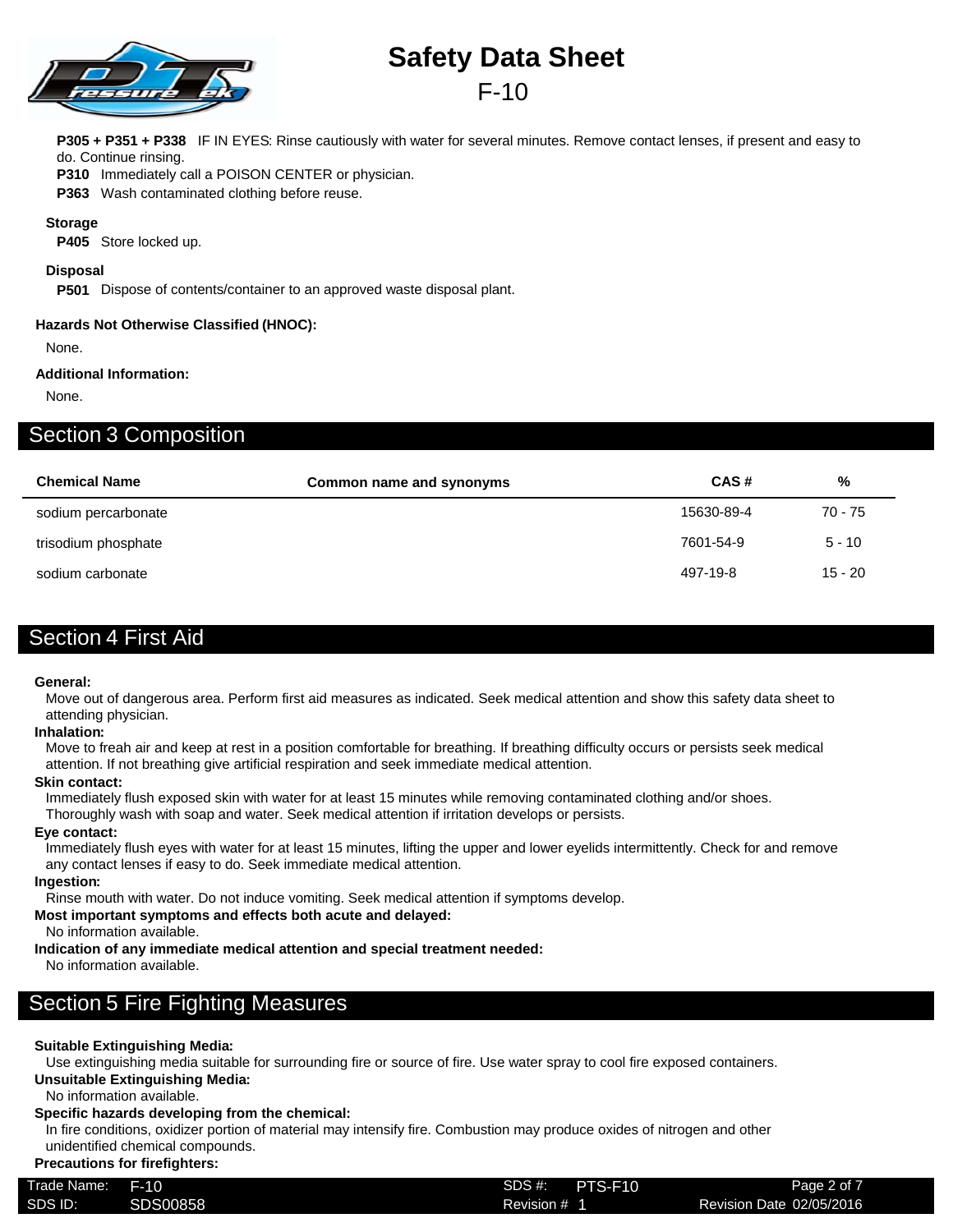

No information available.

**Firefighting Instructions:**

No information available.

**Protection During Firefighting:**

Wear full protective gear and full face pressure demand self-contained breathing apparatus.

**Other information:**

No additional information available.

### Section 6 Accidental Release Measures

### **Personal precautions, protective equipment and emergency procedures:**

Avoid direct contact with skin, eyes and clothing. Avoid inhalation of mist, vapor or dust. Wear appropriate personal protective equipment as outlined in Section 8 of this SDS.

### **Environmental precautions:**

Prevent further leakage or spillage if safe to do so. Contain spilled material and prevent run-off onto ground or into water sources or sewers.

### **Methods and material for containment and cleaning up:**

Sweep up spilled material and place in suitable container for disposal. Dispose of spilled/collected material in accordance with all federal, state and local regulations.

### Section 7 Handling and Storage

### **Precautions for safe handling:**

Avoid contact with skin and eyes. Avoid inhalation of mist, vapor and dust. Ensure adequate ventilation. Do not eat, drink or smoke while handling. Wear appropriate personal protective equipment as outlined in Section 8 of this SDS.

### **Conditions for safe storage, including any incompatibilities:**

Store in original container. Keep container tightly closed. Strore at room temperature (50-90 F) in a dry well-ventilated area.

### Section 8 Exposure Controls/Personal Protection

### **Exposure limits:**

| Ingredient          | Data Source      | <b>Exposure Form</b> | <b>Exposure Value</b> | <b>Exposure Notes</b> |
|---------------------|------------------|----------------------|-----------------------|-----------------------|
| sodium carbonate    |                  |                      |                       |                       |
|                     | <b>ACGIH TLV</b> |                      | Not Established       |                       |
|                     | <b>OSHA PEL</b>  |                      | Not Established       |                       |
| sodium percarbonate |                  |                      |                       |                       |
|                     | <b>ACGIH TLV</b> | <b>TWA</b>           | Not Established       |                       |
|                     | <b>OSHA PEL</b>  | <b>TWA</b>           | Not Establiahed       |                       |
| trisodium phosphate |                  |                      |                       |                       |
|                     | <b>ACGIH</b>     | <b>TWA</b>           | 10 mg/m $3$           |                       |
|                     | <b>OSHA PEL</b>  | TWA                  | $15 \text{ mg/m}$     |                       |

### **Appropriate Engineering Controls:**

Use local and/or general exhaust ventilation to maintain airborn concentrations below irritating levels or exposure limits. An eyewash and safety shower should be available in the work area.

### **Individual protection measures:**

### **Eye/face protection:**

Chemical goggles or face shield should be worn when handling this material.

### **Skin protection:**

### **Hand Protection:**

Wear chemical resistant gloves when handling.

### **Other:**

Wear chemical resistant clothing or chemical splash suit when handling.

### **Respiratory Protection:**

Wear respiratory protection if dust is produced, while using this material.

### **General hygiene considerations:**

| Trade Name: | F-10     | SDS#<br>PTS-F10 | Page 3 of 7              |
|-------------|----------|-----------------|--------------------------|
| SDS ID:     | SDS00858 | Revision #      | Revision Date 02/05/2016 |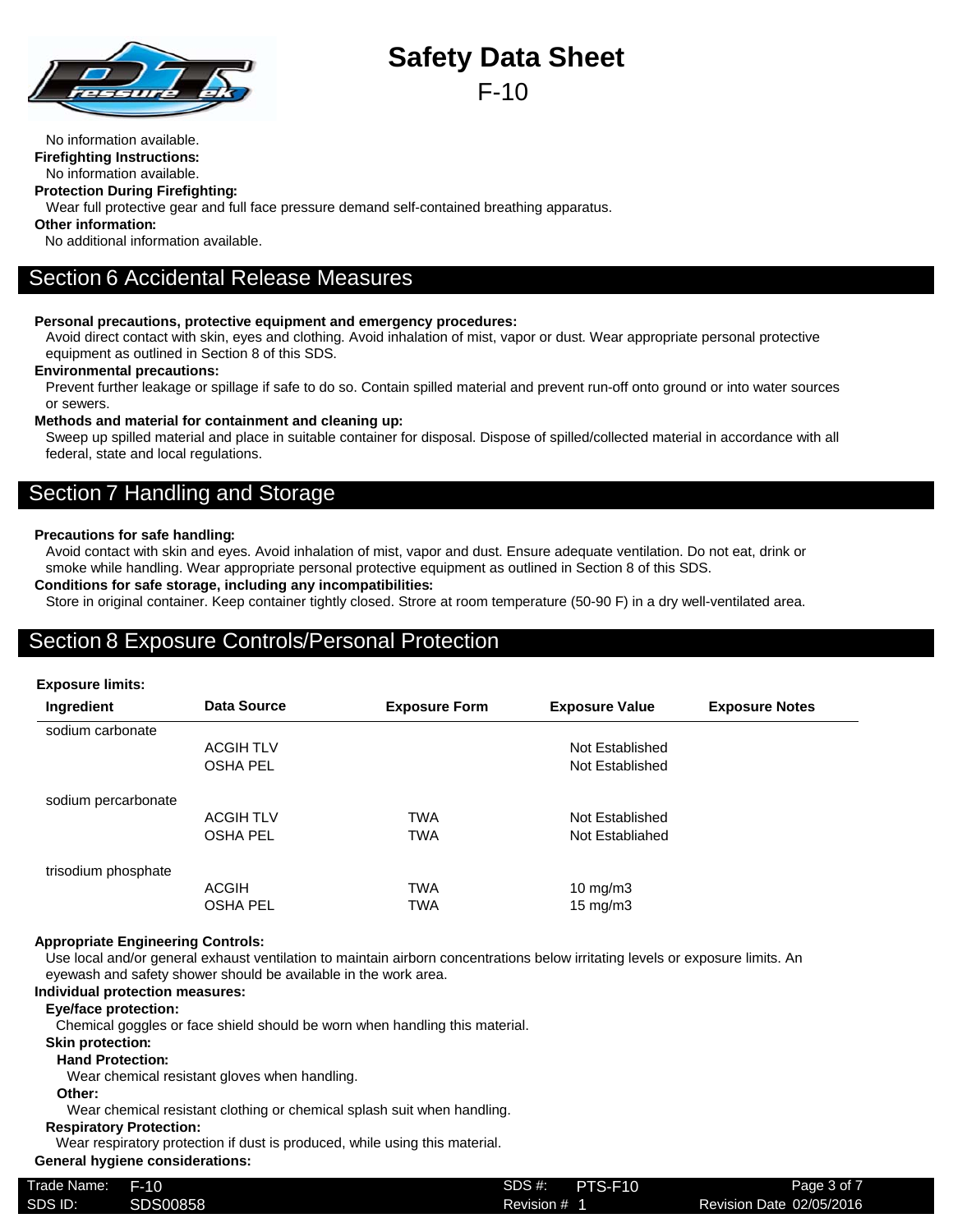

Follow good hygiene and safety practice. Wash hands and exposed skin before breaks and at the end of the work day. Do not eat, drink or smoke while handling this material. Do not wear contaminated or dirty clothing home from the work-site. Launder contaminated or dirty clothing before reuse.

### **Additional information:**

No additional information available.

### Section 9 Physical and Chemical Properties

**Appearance** White Powder **Odor** Not available. **Odor threshold** Not available. **pH** Not available. **Melting/freezing point** Not available. **Initial boiling point** Not available. **Flash point** Not available. **Evaporation rate** Not available. **Flammability (solid, gas)** Not available. **Lower flammability limit** Not available. **Upper flammability limit** Not available. **Lower explosive limit** Not available. **Upper explosive limit** Not available. **Vapor pressure** Not available. **Vapor density** Not available. **Relative density** Not available. **Solubility in water** Not available. **PC: n-octanol/water** Not available. Auto-Ignition temperature Not available. **Decomposition temperature** Not available. **Viscosity** Not available. **Density** Not available. **Specific gravity** Not available.

### Section 10 Stability and Reactivity

| <b>Reactivity:</b>             | Can promote combustion under fire conditions.                                                                                                                        |
|--------------------------------|----------------------------------------------------------------------------------------------------------------------------------------------------------------------|
| <b>Chemical stability:</b>     | Can be unstable when exposed to heat and moisture.                                                                                                                   |
| <b>Hazardous reactions:</b>    | Hazardous polymerization will not occur under normal handling and storage.                                                                                           |
| <b>Conditions to avoid:</b>    | Avoid excessive heating, freezing and chemical contamination. Avoid<br>temperatures above 100°F (38°C). Avoid contact with water and excess humidity.                |
| <b>Decomposition products:</b> | No decomposition products are expected under normal storage and handling<br>conditions.                                                                              |
| Incompatible materials:        | Avoid contact with strong acids. Avoid contact with oxidizers and strong bases.<br>Avoid contact with reducing agents, metals, organic materials and excessive heat. |

### Section 11Toxicological Information

**Information on the likely routes of exposure:**

**Inhalation:**

Dust may cause irritition.

#### **Skin Contact:**

This material may cause irritation of the skin and may cause burns.

**Eye Contact:**

This material may cause irritation of the eyes and can cause burns.

#### **Ingestion:**

This material imay cause irritation and burns upon ingestion.

### **Symptoms related to the physical, chemical and toxicological characteristics:**

No information available.

| Trade Name: | $F-10$   | SDS #:<br>PTS-F10 | Page 4 of 7              |
|-------------|----------|-------------------|--------------------------|
| SDS ID:     | SDS00858 | Revision # 1      | Revision Date 02/05/2016 |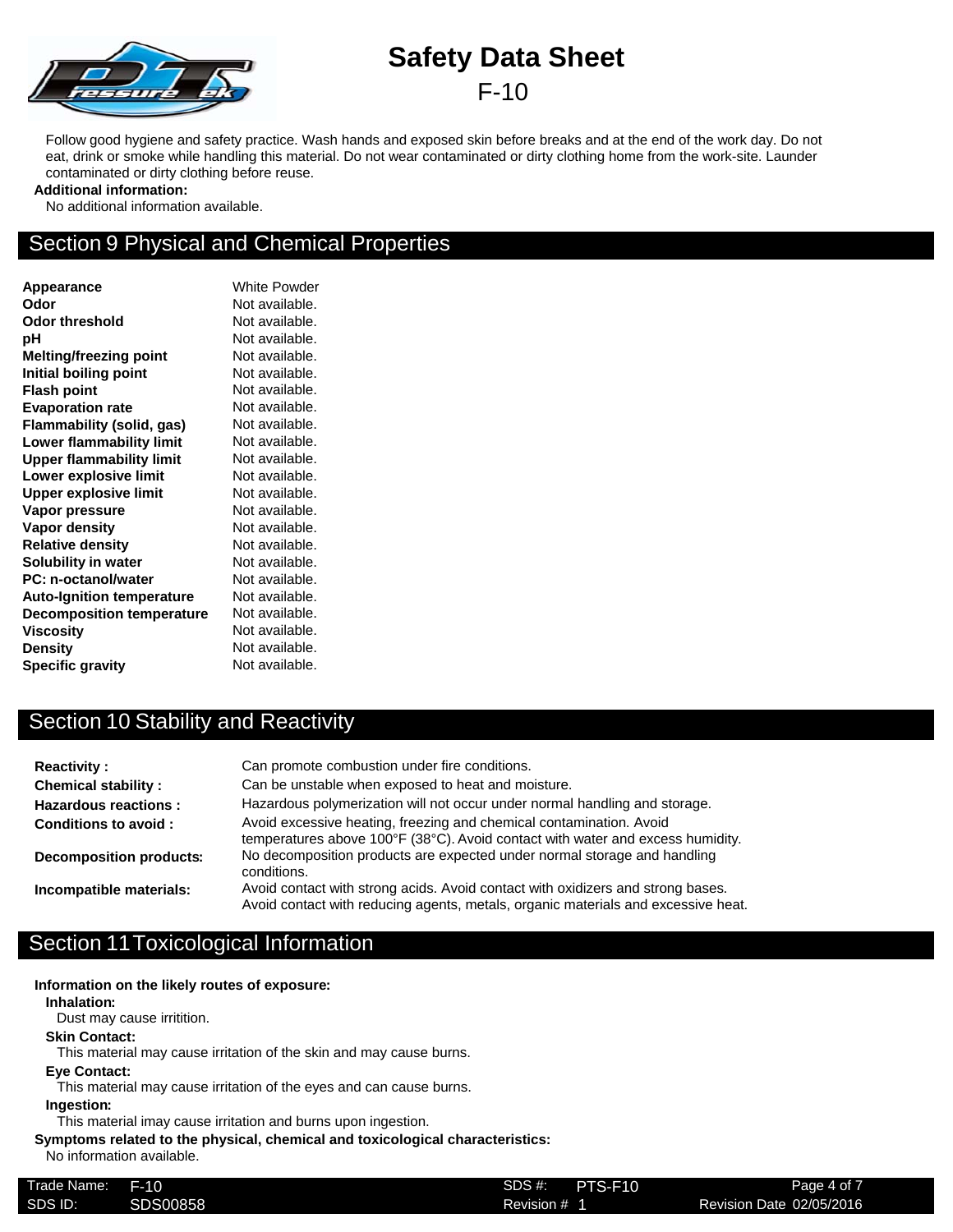

### **Delayed and chronic effects:**

No information available.

**Ecotoxicity:**

| <b>Numerical measures of toxicity:</b><br>Components | Exposure                                  | Species                                                                       | Dose        | <b>Notes</b> |  |
|------------------------------------------------------|-------------------------------------------|-------------------------------------------------------------------------------|-------------|--------------|--|
|                                                      |                                           |                                                                               |             |              |  |
| sodium percarbonate:<br>Oral                         | LD50                                      | Rat                                                                           | 1034 mg/kg  |              |  |
| Dermal                                               | LD <sub>50</sub>                          | Rabbit                                                                        | >2000 mg/kg |              |  |
| sodium carbonate:                                    |                                           |                                                                               |             |              |  |
| Oral                                                 | LD50                                      | Rat                                                                           | 4090 mg/kg  |              |  |
| Inhalation                                           | <b>LC50</b>                               | Rat                                                                           | 5757 mg/l   |              |  |
| trisodium phosphate:                                 |                                           |                                                                               |             |              |  |
| Oral                                                 | LD <sub>50</sub>                          | Rat                                                                           | >7400 mg/kg |              |  |
| <b>Toxicological effects:</b>                        |                                           |                                                                               |             |              |  |
| <b>Acute Toxicity:</b>                               |                                           |                                                                               |             |              |  |
| Mixture:                                             |                                           |                                                                               |             |              |  |
| No information available.                            |                                           |                                                                               |             |              |  |
| <b>Skin Corrosion/Irritation:</b>                    |                                           |                                                                               |             |              |  |
| Mixture:                                             |                                           |                                                                               |             |              |  |
| No information available.                            |                                           |                                                                               |             |              |  |
| <b>Serious Eye Damage/Irritation:</b>                |                                           |                                                                               |             |              |  |
| Mixture:                                             |                                           |                                                                               |             |              |  |
| No information available.                            |                                           |                                                                               |             |              |  |
| <b>Respiratory sensitization:</b>                    |                                           |                                                                               |             |              |  |
| Mixture:                                             |                                           |                                                                               |             |              |  |
| No information available.                            |                                           |                                                                               |             |              |  |
| <b>Skin sensitization:</b>                           |                                           |                                                                               |             |              |  |
| Mixture:                                             |                                           |                                                                               |             |              |  |
| No information available.                            |                                           |                                                                               |             |              |  |
| Germ cell mutagenicity:                              |                                           |                                                                               |             |              |  |
| Mixture:                                             |                                           |                                                                               |             |              |  |
| No information available.                            |                                           |                                                                               |             |              |  |
| Cancinogenicity:                                     |                                           |                                                                               |             |              |  |
| Mixture:                                             |                                           |                                                                               |             |              |  |
|                                                      |                                           | This product is considered to be a potencial canginogen by:                   |             |              |  |
| NTP:<br>No.                                          |                                           |                                                                               |             |              |  |
| OSHA: No                                             |                                           |                                                                               |             |              |  |
| IARC:<br>No                                          |                                           |                                                                               |             |              |  |
| <b>Reproductive toxicity:</b>                        |                                           |                                                                               |             |              |  |
| Mixture:                                             |                                           | This product is not expected to cause reproductive and developmental effects. |             |              |  |
| <b>STOT-single exposure:</b>                         |                                           |                                                                               |             |              |  |
| Mixture:                                             |                                           |                                                                               |             |              |  |
| No information available.                            |                                           |                                                                               |             |              |  |
| <b>STOT-repeated exposure:</b>                       |                                           |                                                                               |             |              |  |
| Mixture:                                             |                                           |                                                                               |             |              |  |
| No information available.                            |                                           |                                                                               |             |              |  |
| <b>Aspiration hazard:</b>                            |                                           |                                                                               |             |              |  |
| Mixture:                                             |                                           |                                                                               |             |              |  |
|                                                      | This product is not an aspiration hazard. |                                                                               |             |              |  |
| <b>Additional information:</b>                       |                                           |                                                                               |             |              |  |
|                                                      |                                           |                                                                               |             |              |  |
| None.                                                |                                           |                                                                               |             |              |  |

|                      | No information available.                 |         |                   |                          |
|----------------------|-------------------------------------------|---------|-------------------|--------------------------|
|                      | <b>Numerical measures of ecotoxicity:</b> |         |                   |                          |
| Components           | Tvpe                                      | Species | Dose              | <b>Notes</b>             |
| sodium percarbonate: |                                           |         |                   |                          |
| Trade Name:          | F-10                                      |         | SDS #:<br>PTS-F10 | Page 5 of 7              |
| SDS ID:              | SDS00858                                  |         | Revision # 1      | Revision Date 02/05/2016 |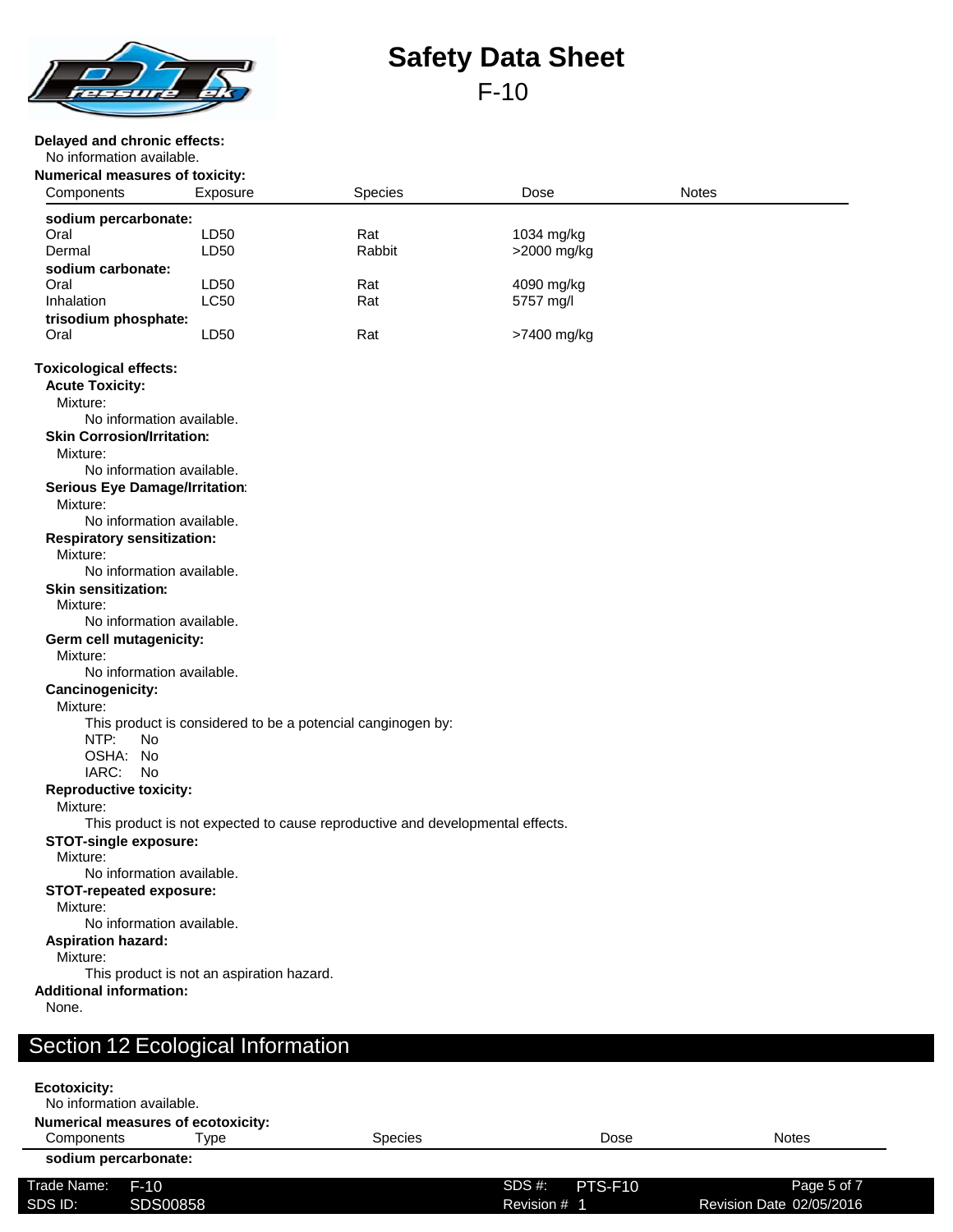

| <b>Safety Data Sheet</b> |        |  |
|--------------------------|--------|--|
|                          | $F-10$ |  |

| Fish<br>Invertebrates        | LC50<br>EC50 | Pimephales promelas<br>Daphnia pulex | 70.7 mg/l<br>$4.9 \text{ mq/l}$ | 96 hr<br>24 hr |
|------------------------------|--------------|--------------------------------------|---------------------------------|----------------|
| sodium carbonate:<br>Fish    | LC50         | Blueaill                             | $300 \text{ mq/l}$              | 96 hr          |
| trisodium phosphate:<br>Fish | ∟C50         | Mosquito Fish                        | $28.5$ mg/l                     | 96 hr          |

**Persistence and degradability:** Mixture: No information available.

**Bioaccumulative potencial:**

Mixture:

No information available.

**Mobility in soil:**

Mixture: No information available.

**Other adverse effects:**

Mixture:

No information available.

**Additional information:** No information available.

# Section 13 Disposal Considerations

### **Disposal instructions:**

Dispose of material in accordance with all federal, state and local regulations.

**Contaminated packaging:**

No information available. **Additional Information:**

No additional information available.

### Section 14 Transport Information

### **DOT:**

**UN number:** UN1479 **UN proper shipping name:**UN1479,OxidizingSolid,N.O.S. (Sodium Carbonate Peroxyhdrate) ,5.1, PGIII **Class:** 5.1 **Subsidary risk:**none **Label(s):**5.1 **Packing group:** III **Packaging exceptions:**none

### Section 15 Regulatory Information

#### **Federal regulations: SARA 311/312 Hazard categories:** Immediate (Acute) Health Hazard **SARA 302 Extremely hazardous substance:** Not listed. **SARA 304 Emergency release notification:** Not regulated. **SARA 311/312 Hazardous chemical:** No **SARA 313 Toxic Release Inventory (TRI) report:** Not regulated. **CERCLA Hazardous substance list:** Not Listed. **Federal Insecticide, Fungicide, and Rodenticide Act (FIFRA):** Trade Name: F-10 SDS #: Revision # 1 Page 6 of 7 SDS ID: SDS00858 SDS00858 Revision # 1 Revision Date 02/05/2016 **PTS-F10**